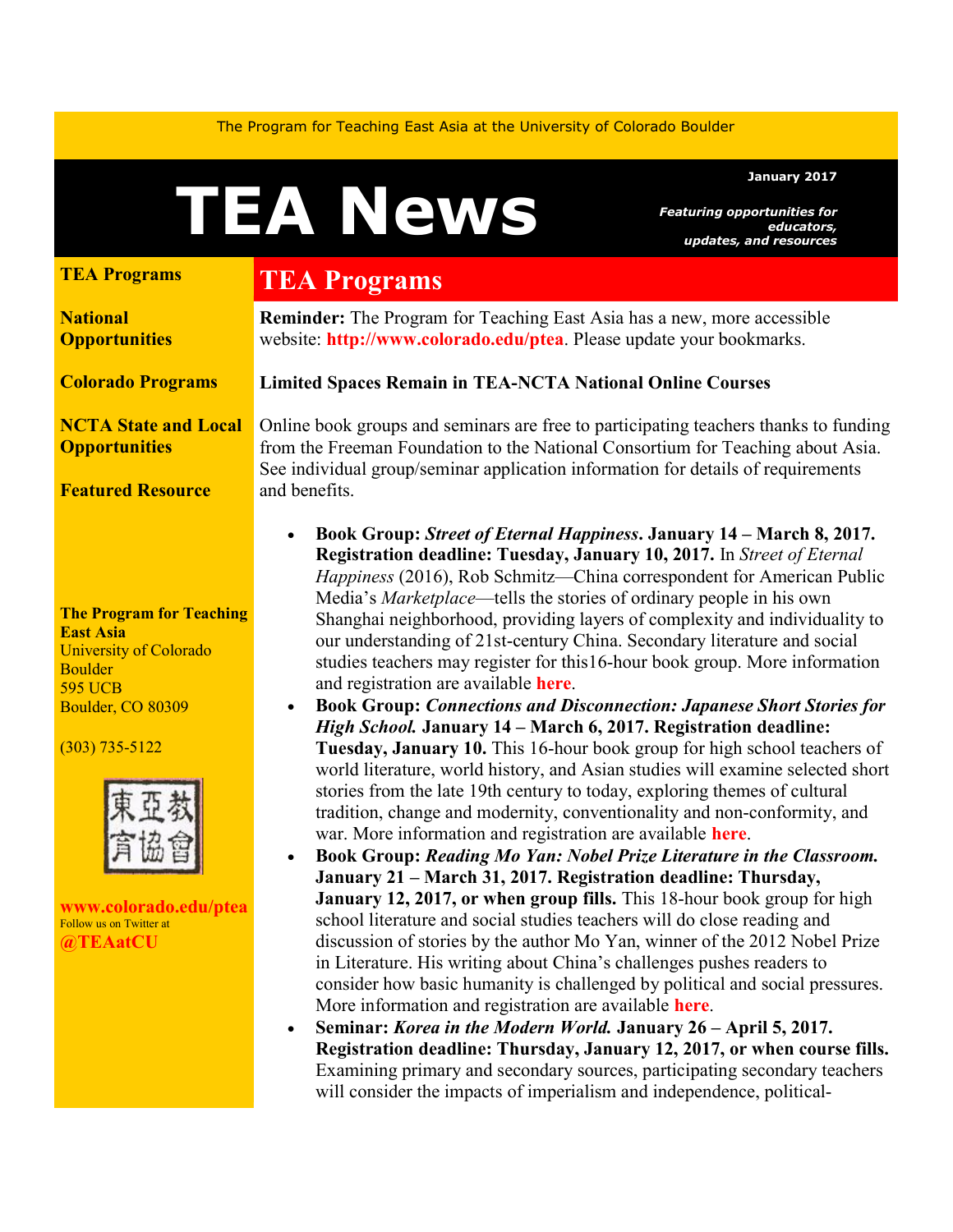economic and nationalist ideologies, and globalization on the development of the Koreas, 1895 to the present. More information and registration are available here.

 Book Group: Somewhere Among: Japan through Children's Literature. February 3 – April 16, 2017. Registration deadline: Thursday, January 12, 2017, or when group fills. Through this story of six months in the life of Ema, a bicultural fifth-grader living in Japan in 2001, participants will explore topics and themes related to everyday life in Japan. The 15-hour book group, which is open to intermediate- and middle-level teachers, will end with a webinar with author Annie Donwerth-Chikamatsu. More information and registration are available **here**.

### Applications for TEA-NCTA Summer Institute Now Available

Critical Issues in Contemporary China. July  $10 - 14$ , 2017. Application deadline: Friday, March 17, 2017. As China continues its emergence as a global power, the complexities of governing and living in China remain immense. This five-day residential institute, to be held on the University of Colorado Boulder campus, will explore some of the most critical issues facing China's leaders and people today, from political reform to environmental issues to foreign policy. Participants will work with China specialists to develop a well-rounded understanding of contemporary China and gain exemplary resources to use in the classroom. More information and registration are available here.

## National Opportunities

Winter Webinar Series. The Five College Center for East Asian Studies has added two new programs to its winter 2017 webinar slate; two previously announced programs are upcoming as well:

- The Last Cherry Blossom, author Kathleen Burkinshaw. Wednesday, January 18, 2017, 7-8 pm ET. Registration.
- Sake, Sushi and Soft Power, Professor Lauren McKee, Berea College. Tuesday, February 28, 2017, 7-8 pm ET. Registration.
- The Nuclear Family, author Ari Beser. Tuesday, March 21, 7-8 pm ET. Registration.
- Somewhere Among, author Annie Donwerth-Chikamatsu. Date and time: TBA. Registration available soon.

NCTA Study Tour to South Korea. July 21 – August 6, 2017 (tentative dates). Application deadline: Sunday, February 5, 2017. The East Asian Studies Center (EASC) at Indiana University offers this study tour for K-12 teachers who are alumni of NCTA programs. It will include a Seoul City tour, a trip to the DMZ, a temple stay, and school visits. Pre- and post-tour activities will be held in Bloomington, IN. For more information and an application, visit the EASC website.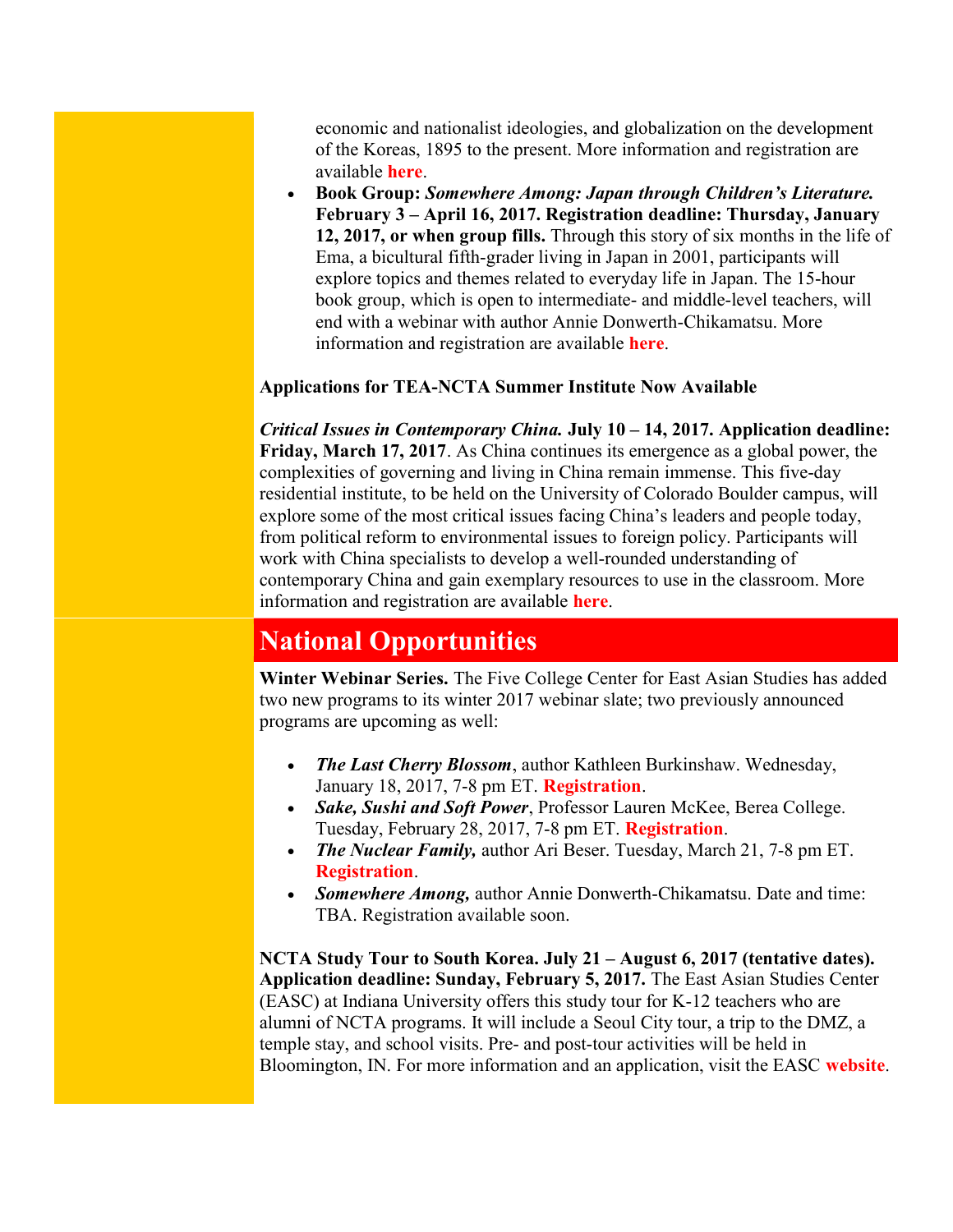Keizai Koho Teacher Fellowship Study Tour to Japan. June 26 – July 5, 2017 (tentative dates). Application deadline: Monday, February 13, 2017. Secondary teachers in U.S. and Canadian schools are eligible for this study tour sponsored by the Keizai Koho Center and the National Association of Japan-America Societies. Applicants must be willing to develop lesson plans based on the study tour experience, which will include school visits, home stays, work with scholars, cultural activities, and visits to Japanese companies. For more information and an application, visit the program website.

#### Previously Announced National Opportunities

Sino-American Bridge for Education and Health: Teaching Opportunities in China. July – August 2017. Application deadline: Sunday, January 15, 2017. SABEH coordinates opportunities for U.S. teachers to teach in China—in Fuzhou, Fujian Province or Hangzhou, Zhejian Province—for two to three weeks, with an additional week of travel in-country. Expenses are divided between teachers and Chinese hosts. For more information, visit the SABEH website.

Fund for Teachers Grants for Self-Designed Professional Development. Deadline: Thursday, January 31, 2017. Individual teachers can apply for grants of up to \$5000, teams up to \$10,000, for professional learning that they design themselves. Plans can include travel, so self-designed study in Asia is a possibility. Visit the website of Fund for Teachers for more information and to apply.

NCTA-Asia for Educators Summer Study Tour to China and Vietnam. July 3 – 21, 2017. Application deadline: Friday, February 3, 2017. Asia for Educators at Columbia University and NCTA offer this study tour to NCTA teacher alumni nationwide. The study tour is open to teachers who have already completed 30 hours of NCTA-sponsored professional development offered by any of the NCTA national sites, through summer, online, or face-to-face NCTA seminars. The study tour will travel to Beijing, Xian, Shanghai, Suzhou, Kunming, Yuanyang, Sa Pa, Hanoi, Hue, and Ho Chi Minh City. More information and an application are available here.

Sejong Writing Competition. Deadline: Tuesday, February 28, 2017. The Sejong Cultural Society is now accepting entries in this competition on Korean literature and culture for students and young adults. Two categories—essay and *sijo* (a traditional Korean poetic form)—are available. The essay category includes adult (25 and younger), senior (grade 12 and younger), and junior (grade 8 and younger) divisions; the *sijo* category has only one division, open to students in grade 12 and younger. For more information, visit the Sejong Cultural Society website.

USS Midway Institute Programs for Teachers: The Cold War, Korea, and Vietnam, June 25 – July 8, and WWII in the Pacific: Clash of Nations and Perspectives, July 9 – 15, 2017. Application deadline: Sunday, March 12, 2017. The USS Midway Institute presents two summer programs featuring notable